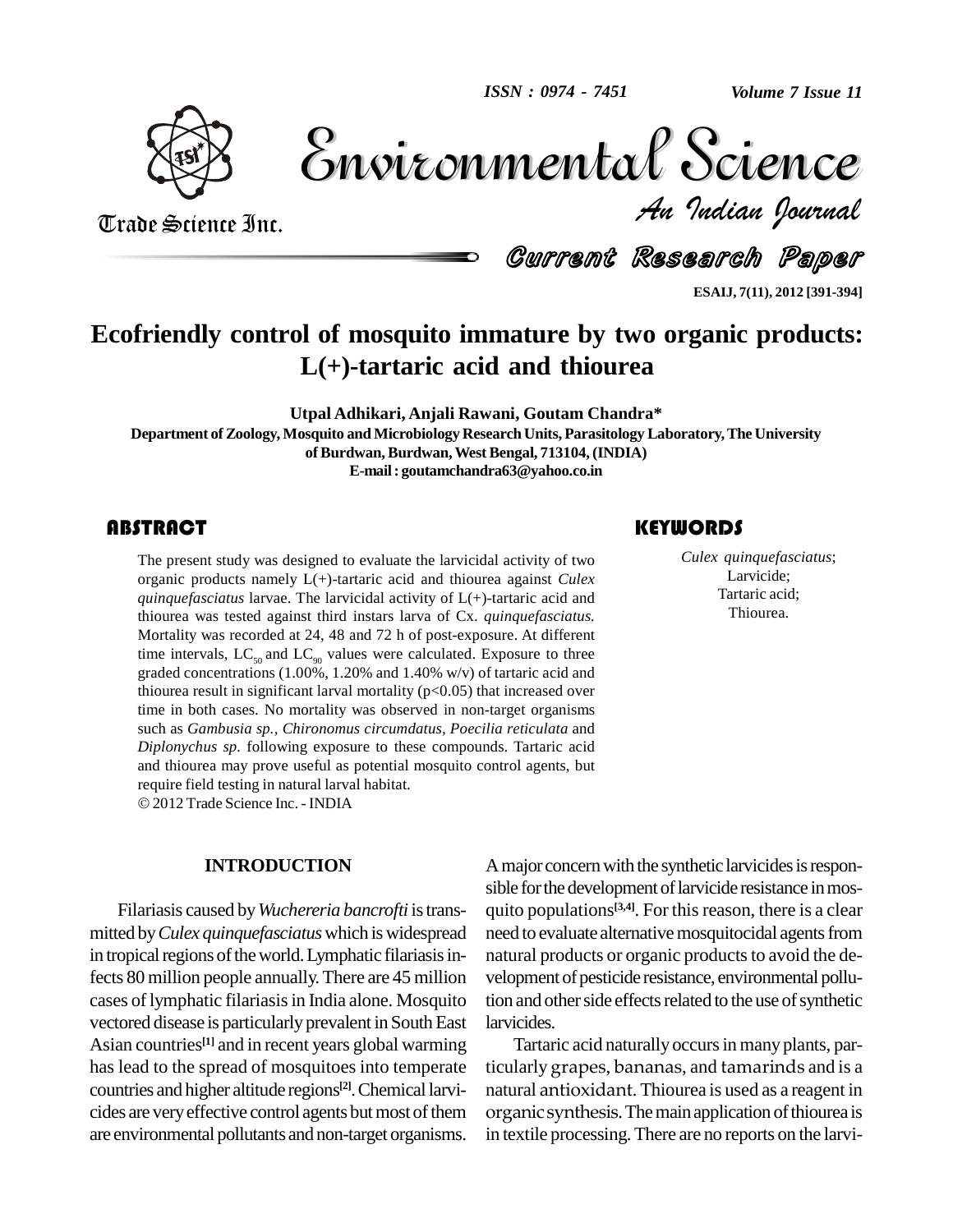# Current Research Paper

cidal effects of tartaric acid or thiourea. The present study was carried out to screen tartaric acid and thio urea for their larvicidal effects against *Cx. quinquefasciatus*.

#### **MATERIALAND METHODS**

### **Collection of larvae**

Mosquito larvae of the species *Cx. quinquefasciatus* used during the present piece of work were taken from an established mosquito colony of Mos quito Research Unit, Department of Zoology, Burdwan taken from an established mosquito colony of Mosquito Research Unit, Department of Zoology, Burdwan<br>University, maintained at 27± 1°c temp and 85% RH.

#### **Test material**

Two organic products namely  $L(+)$ -tartaric acid and thiourea were purchased from laboratory chemical suppliers (Qualigens, Mumbai, India). Undiluted organic compounds were used asstock solution for bioassay experiment and graded concentrations(1.00%, 1.20% and 1.40%) were prepared by mixing of required amount of distilled water with the stock solution.

#### **Larvicidal bioassay**

The bioassay experiments were conducted according to standard WHO procedure (1981) with slight modifications.During experiment onlythird instarlar vae of *Cx. quinquefasciatus* were used. Each experi ment was carried out in triplicate. The larvae were put in glass Petri-dishes(9 cm diameter/150 ml capacity) containing 100 ml of tap water.Three concentrations of  $L(+)$ -tartaric acid and thiourea (1.00%, 1.20% and 1.40%) were applied into separate plastic pots to investigate the rate of larval mortalities. Only tap water without any test material was used in the control treatment. Larval mortalities were recorded after 24, 48 and 72 h of exposure.

#### **Effect on non-target organisms**

to the laboratory each of them was kept in an environ-**Indian**<br> **Indian**<br> *Indian*<br> **I** *Indian*<br> **I** *Indian*<br> *Indian Section*<br> **C**<br> *Indian Section* Four non-target organisms (*Gambusia sp., Chironomus circumdatus, Poecilia reticulata* and *Diplonychussp.*) were selected. For acclimatization ment similar to its natural habitat. As per the procedure used by Singha *et al.* 2011, the non-targets were ex posed to the sublethal dose,  $LC_{50}$  (at 24 hrs) of tartaric  $\qquad \qquad$ acid and thiourea.Aset of control(without having the

test solution) for each organism was run parallel. Each experiment (including the control one) was replicated thrice and average mortality rates were tabulated.

#### **Statistical analysis**

The percentage mortality observed  $(\%M)$  was corrected using Abbott's formuladuring the observation of the larvicidal potentiality of the organic acids. Statistical analysis include the  $LC_{50}$ , regression equations (*Y* = mortality;  $X =$  concentrations) and regression coefficient values.

### **RESULTS**

Tartaric acid showed highest mortality (83.33%) of third instars larvae of *Cx. quinquefasciatus* after 72h at 1.40% (TABLE 1). Where asthiourea showed showed highest mortality (75%) of third instars larvae of *Cx. quinquefasciatus* after 72h at 1.40% (TABLE 1). The results of regression analysis revealed that the mortality rate  $(Y)$  is positively correlated with the period of exposure (X) having a regression coefficient close to one in each case (TABLE 2). The results of log

**TABLE 1: Efficacy of different concentrations of both organic** 

| acids            | <b>Organic Concentrations</b><br>$($ %) | Mean Mortality $(\% ) \pm SE$ |                                              |                  |  |  |
|------------------|-----------------------------------------|-------------------------------|----------------------------------------------|------------------|--|--|
|                  |                                         | 24 <sub>h</sub>               | 48 h                                         | 72 h             |  |  |
| tartaric<br>acid | 1.00                                    | $55\pm2.23$                   | $60\pm2.58$                                  | $63.33 \pm 2.10$ |  |  |
|                  | 1.20                                    | $56\pm2.10$                   | $65\pm4.28$                                  | $71.66 \pm 1.66$ |  |  |
|                  | 1.40                                    | $66.66\pm2.10$ $70\pm2.58$    |                                              | $83.33 \pm 4.21$ |  |  |
| thiourea         | 1.00                                    |                               | $46.66\pm2.10$ $53.33\pm3.33$ $61.66\pm1.66$ |                  |  |  |
|                  | 1.20                                    | $55\pm2.23$                   | $66\pm3.41$                                  | $71.66\pm3.07$   |  |  |
|                  | 1.40                                    |                               | $58.33\pm3.07$ $68.33\pm1.66$ $76.66\pm3.33$ |                  |  |  |

**TABLE 2 : Log probit analysis and regression analysis of larvicidal activity of tested organic acids againstthird instar larvae of** *Cx. Quinquefasciatus*

| acids            | Organic Period of<br>exposure |      | $LC_{50}$ $LC_{90}$ | <b>Regression</b><br>equation   | R<br>value |
|------------------|-------------------------------|------|---------------------|---------------------------------|------------|
| Tartaric<br>acid | 24 h                          | 0.90 |                     | 3.88 $Y=29.16x + 24.44$         | 0.67       |
|                  | 48 h                          | .73  |                     | $3.62 \text{ Y} = 25x + 35$     | 0.48       |
|                  | 72 h                          | .84  |                     | $1.70 \text{ Y} = 50x + 12.77$  | 0.78       |
| thiourea         | 24 h                          | 1.08 |                     | 4.61 Y=29.16x + 18.33           | 0.63       |
|                  | 48 h                          | 0.91 |                     | $2.67 \text{ Y} = 37.5x + 17.2$ | 0.66       |
|                  | 72 <sub>h</sub>               | 0.78 |                     | 2.11 $Y = 37.5x + 25$           | 0.69       |

probit analysis(95% confidence level) revealed that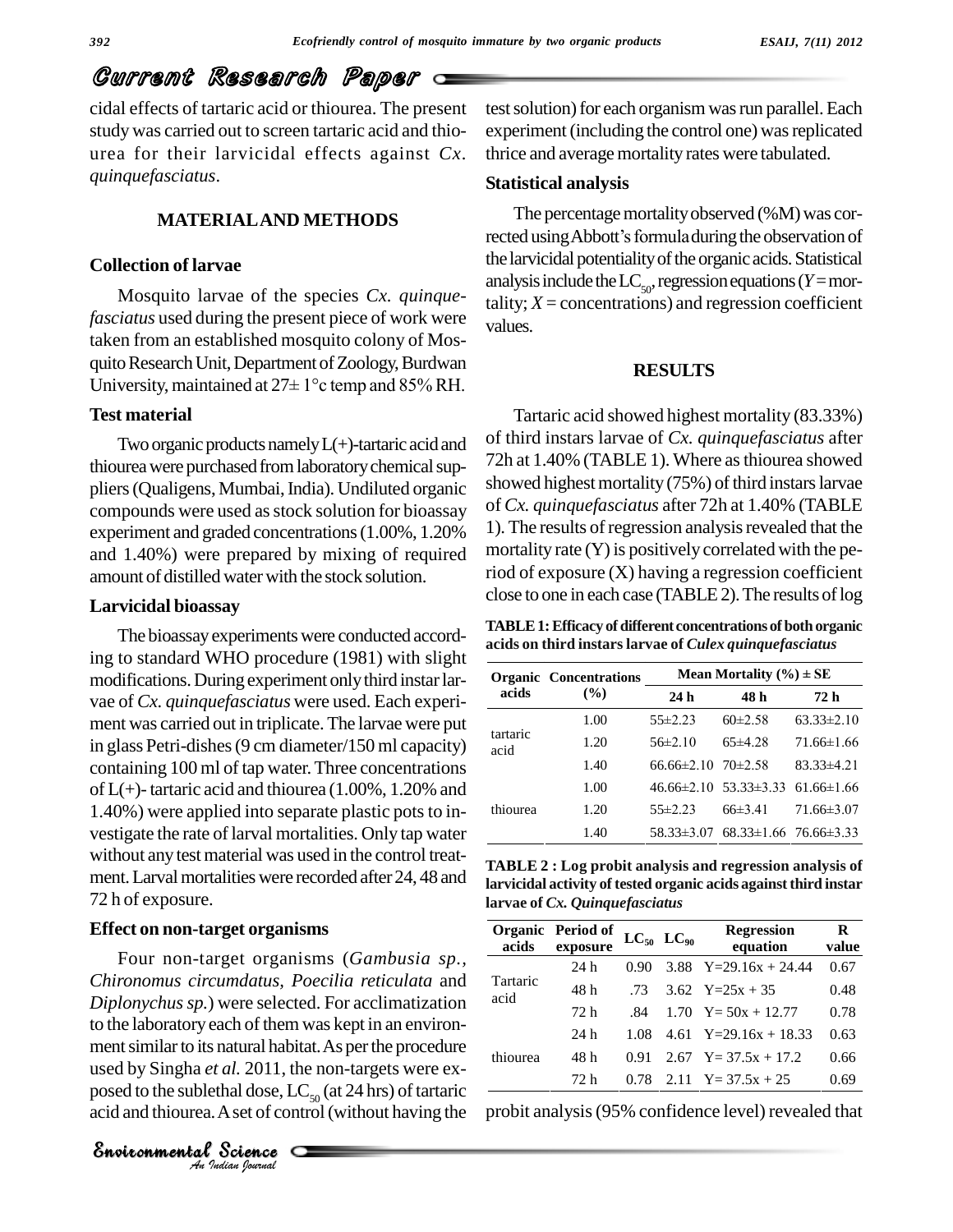$LC_{50}$  values gradually decreased with the exposure periods having the lowest value at 72 hours of exposure (TABLE 2). The result of the three-way factorial ANOVA (TABLE 3) of both organic compounds carried out at different concentrations and different time interval revealed significant difference in larval mortality  $(p<0.05)$ .

**TABLE 3 : Completely randomized three-way factorial ANOVAusing different concentrations, period of exposure and both organic acids as variable**

| Source of         | Sum of         | df             | Mean                | F    | P     | respe  |
|-------------------|----------------|----------------|---------------------|------|-------|--------|
| variation         | <b>Squares</b> |                | Square value value  |      |       | F      |
| Organic acid (OA) | 408.33         | 1              | 408.33              | 8.86 | 0.003 | that t |
| Concentration (C) | 3479.63        | $\mathfrak{D}$ | 1739.82 37.73       |      | 0.001 | mosc   |
| Hours $(H)$       | 4051.85        | $\mathfrak{D}$ | 2025.92 43.94 0.002 |      |       | the c  |
| OA X C            | 150            | 2              | 75                  | 1.63 | 0.202 | Both   |
| OA X H            | 66.67          | 2              | 33.33               | 0.72 | 0.488 | and e  |
| C X H             | 153.7          | 4              | 38.43               | 0.83 | 0.507 |        |
| OAXCXH            | 83.33          | 4              | 20.83               | 0.45 | 0.77  |        |
| Residual          | 4150           | 90             | 46.11               |      |       |        |
| Total             | 12543.52 107   |                |                     |      |       |        |

**[df =degrees of freedom]**

### **DISCUSSION**

The over exploitation of chemical pesticides in mosquito control programmed haslead to the development of resistance in mosquitoes.Another important problem with current mosquitocides is their non-target effects on various organisms including aquatic animals. These problems have directed the researchers either to invent novel substitutes from natural sources or to develop synthetic mimics of natural compounds. Plant  $extracts<sup>[8,9,11-15]</sup>$  and plant essential oils<sup>[16-19]</sup> are reported as ecofriendly mosquito control agents. Marine sponges and algae are also reported to possess mosquitocidal properties<sup>[20,21]</sup>. The synthetic mimics of plant compounds like benzaldehyde may give satisfactory control at low concentrations<sup>[22]</sup>. In the present study two  $\begin{bmatrix} 6 \end{bmatrix}$  S. organic products namely tartaric acid and thiourea showed promising results against the immature of*Cx. quinquefasciatus* mosquito. Interestingly, it was ob served that the two organic products had no ill effects on non-targets such as *Gambusia sp., Chironomus circumdatus, Poecilia reticulata* and *Diplonychussp.* Highest mortality i.e. 83.33% was recorded in tartaric

Current Research Paper O acid after 72 h of exposure. Application of organic compounds in the natural breeding sites of *Cx. quinquefasciatus* larvae will be safe because their  $LC_{50}$ values did not produce any adverse effect on non-tar get organisms. Mukhopadhyay *et al.* **[23]** reported the effect of common salton immatures of *Ae. aegypti.* Fifty percent larvae of *Ae. aegypti* died within 19, 31 and 48 hours when exposed to 1.50%, 1.25% and 1.00% common saltsolution 90% larvae died within 29, 57 and 108 hours when exposed to same solution,  $\overline{\mathbf{P}}$  respectively.

Results of the present investigation clearly indicate that tartaric acid and thiourea can be used as a potent mosquito control agents. These organic compounds have the capacity to kill mosquito larvae at very low doses. Both tartaric acid and thiourea are organic compounds and easilybiodegradable and ecologicallysafe.

## **ACKNOWLEDGEMENTS**

The authors are grateful to the Head, Department of Zoology, The University of Burdwan, for the facilities provided.The authors are also grateful to Depart ment of Science and Technology, New Delhi for providing instruments through FIST programme.

#### **REFERENCE**

- **[1]** M.S.Rao, U.S.N.Murty, B.Gangadasu, B.C.Raju, C.H.Ramesh, S.B.Kumar, V.J.Rao; J.Entomol., **5**, 45-50 **(2008)**.
- **[2]** L.S.Nerio, J.O.Verbel, E.Stashenko; Bioresour. Technol., **101**, 372-378 **(2010)**.
- **[3]** J.Hemingway, L.Field,J.Vontas; Science., **298**, 96- 97 **(2002)**.
- **[4]** I.Ahmad, S.Astari, M.Tan; Pak.J.Biol.Sci., **10**, 3688-3692 **(2007)**.
- **[5]** World health organization, WHO/VBC/81.807. WHO, Geneva, **(1981)**.
- **[6]** S.Singha, U.Adhikari, G.Chandra; Asian Pacific Journal of Tropical Biomedicine., 1-5 **(2012)**.
- **[7]** W.S.Abbott;J.Econ.Entomol., **18**, 265-266 **(1925)**.
- *An*Complement Altern Med., **8**, 10 **(2008)**. [8] N.Chowdhury, A.Ghosh, G.Chandra; BMC<br>Complement Altern Med. 8, 10 (2008)
- **[9]** A.Rawani, K.M.Haldar, A.Ghosh, G.Chandra; Parasitol Res., **105**, 1411-1417 **(2009)**.
- *I*. Chandra;<br>*Sitol Res.*,<br>Procession<br>*Indian Iournal* a; BMC<br>Chandra;<br>tol Res.,<br>Science **[10]** A.Rawani, A.Ghosh, G.Chandra; Parasitol Res., **107**, 1235-1240 **(2010)**.